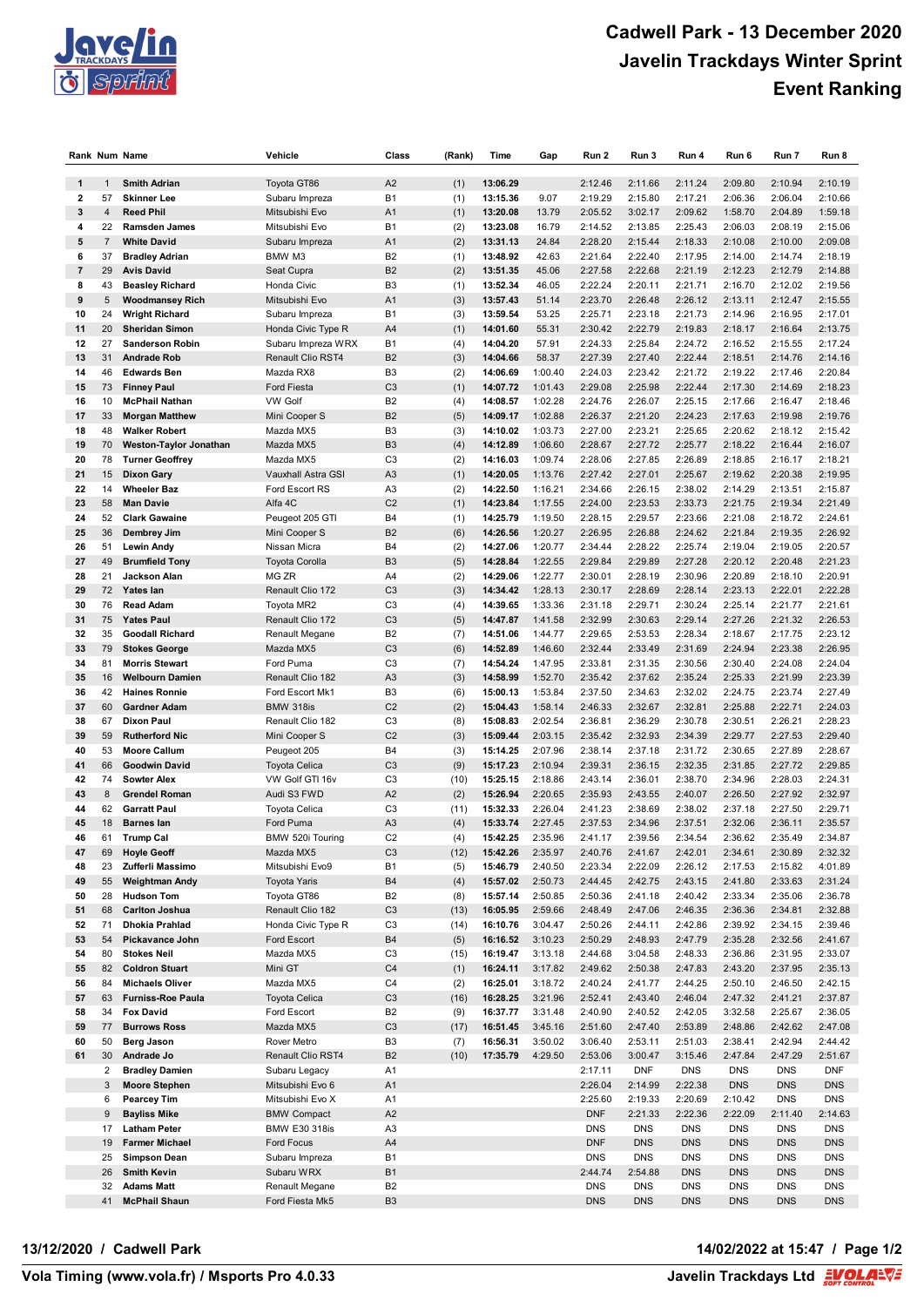

|    | Rank Num Name         | Vehicle             | Class          | (Rank) | Time | Gap | Run 2      | Run 3      | Run 4      | Run 6      | Run 7      | Run 8      |
|----|-----------------------|---------------------|----------------|--------|------|-----|------------|------------|------------|------------|------------|------------|
|    |                       |                     |                |        |      |     |            |            |            |            |            |            |
| 44 | <b>Elmer Oliver</b>   | Honda Civic Type R  | B <sub>3</sub> |        |      |     | 2:31.10    | 2:27.88    | 2:26.19    | 2:18.54    | <b>DNS</b> | <b>DNS</b> |
| 45 | Baker Jason           | Ford Escort Mk2     | B <sub>3</sub> |        |      |     | <b>DNS</b> | DNS        | <b>DNS</b> | <b>DNS</b> | <b>DNS</b> | <b>DNS</b> |
| 47 | <b>Thompson Mark</b>  | Renault Clio 172    | B <sub>3</sub> |        |      |     | 2:27.33    | 2:24.86    | <b>DNS</b> | 2:16.31    | 2:16.14    | <b>DNF</b> |
| 56 | <b>Greaves Roger</b>  | Tovota Yaris        | B <sub>4</sub> |        |      |     | <b>DNS</b> | DNS        | <b>DNS</b> | <b>DNS</b> | <b>DNS</b> | <b>DNS</b> |
| 83 | <b>Murphy Patrick</b> | <b>Tovota Levin</b> | C <sub>4</sub> |        |      |     | <b>DNS</b> | <b>DNS</b> | <b>DNS</b> | <b>DNS</b> | <b>DNS</b> | <b>DNS</b> |

**Live Timing Available Online**

**WWW.VOLA-RACING/MSPORTSPRO/JAVELINTRACKDAYS**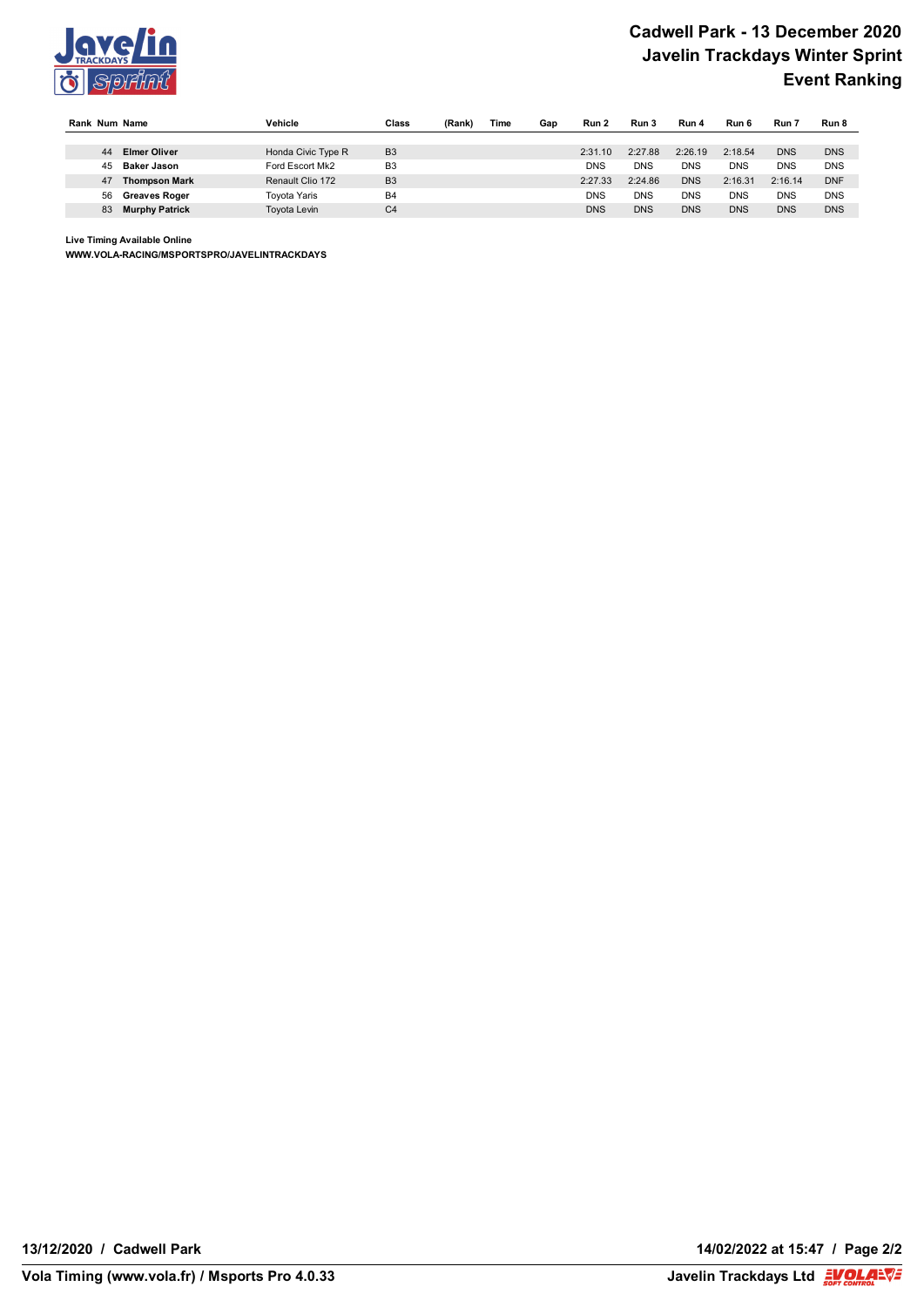

|                         |                | Rank Num Name                            | Vehicle                           | Class                            | (Rank)      | Time                 | Gap                | Run 2                 | Run 3                 | Run 4                 | Run 6                 | Run 7                 | Run 8                 |
|-------------------------|----------------|------------------------------------------|-----------------------------------|----------------------------------|-------------|----------------------|--------------------|-----------------------|-----------------------|-----------------------|-----------------------|-----------------------|-----------------------|
|                         |                |                                          |                                   |                                  |             |                      |                    |                       |                       |                       |                       |                       |                       |
|                         |                |                                          |                                   |                                  |             |                      |                    |                       |                       |                       |                       |                       |                       |
| A <sub>1</sub>          |                |                                          |                                   |                                  |             |                      |                    |                       |                       |                       |                       |                       |                       |
|                         |                |                                          |                                   |                                  |             |                      |                    |                       |                       |                       |                       |                       |                       |
| 1                       | 4              | <b>Reed Phil</b>                         | Mitsubishi Evo                    | A <sub>1</sub>                   | (1)         | 13:20.08             |                    | 2:05.52               | 3:02.17               | 2:09.62               | 1:58.70               | 2:04.89               | 1:59.18               |
| $\mathbf{2}$            | $\overline{7}$ | <b>White David</b>                       | Subaru Impreza                    | A <sub>1</sub>                   | (2)         | 13:31.13             | 11.05              | 2:28.20               | 2:15.44               | 2:18.33               | 2:10.08               | 2:10.00               | 2:09.08               |
| 3                       | 5              | <b>Woodmansey Rich</b>                   | Mitsubishi Evo                    | A <sub>1</sub>                   | (3)         | 13:57.43             | 37.35              | 2:23.70               | 2:26.48               | 2:26.12               | 2:13.11               | 2:12.47               | 2:15.55               |
|                         | 2              | <b>Bradley Damien</b>                    | Subaru Legacy                     | A <sub>1</sub>                   |             |                      |                    | 2:17.11               | <b>DNF</b>            | <b>DNS</b>            | <b>DNS</b>            | <b>DNS</b>            | <b>DNF</b>            |
|                         | 3              | <b>Moore Stephen</b>                     | Mitsubishi Evo 6                  | A1                               |             |                      |                    | 2:26.04               | 2:14.99               | 2:22.38               | <b>DNS</b>            | <b>DNS</b>            | <b>DNS</b>            |
|                         | 6              | <b>Pearcey Tim</b>                       | Mitsubishi Evo X                  | A <sub>1</sub>                   |             |                      |                    | 2:25.60               | 2:19.33               | 2:20.69               | 2:10.42               | <b>DNS</b>            | <b>DNS</b>            |
|                         |                |                                          |                                   |                                  |             |                      |                    |                       |                       |                       |                       |                       |                       |
|                         |                |                                          |                                   |                                  |             |                      |                    |                       |                       |                       |                       |                       |                       |
|                         |                |                                          |                                   |                                  |             |                      |                    |                       |                       |                       |                       |                       |                       |
| A <sub>2</sub>          |                |                                          |                                   |                                  |             |                      |                    |                       |                       |                       |                       |                       |                       |
|                         |                |                                          |                                   |                                  |             |                      |                    |                       |                       |                       |                       |                       |                       |
|                         | $\mathbf{1}$   | <b>Smith Adrian</b>                      | Toyota GT86                       | A <sub>2</sub>                   | (1)         | 13:06.29             |                    | 2:12.46               | 2:11.66               | 2:11.24               | 2:09.80               | 2:10.94               | 2:10.19               |
| $\mathbf{2}$            | 8              | <b>Grendel Roman</b>                     | Audi S3 FWD                       | A <sub>2</sub>                   | (2)         | 15:26.94             | 2:20.65            | 2:35.93               | 2:43.55               | 2:40.07               | 2:26.50               | 2:27.92               | 2:32.97               |
|                         | $9\,$          | <b>Bayliss Mike</b>                      | <b>BMW Compact</b>                | A2                               |             |                      |                    | <b>DNF</b>            | 2:21.33               | 2:22.36               | 2:22.09               | 2:11.40               | 2:14.63               |
|                         |                |                                          |                                   |                                  |             |                      |                    |                       |                       |                       |                       |                       |                       |
|                         |                |                                          |                                   |                                  |             |                      |                    |                       |                       |                       |                       |                       |                       |
|                         |                |                                          |                                   |                                  |             |                      |                    |                       |                       |                       |                       |                       |                       |
| А3                      |                |                                          |                                   |                                  |             |                      |                    |                       |                       |                       |                       |                       |                       |
|                         |                |                                          |                                   |                                  |             |                      |                    |                       |                       |                       |                       |                       |                       |
| 1                       | 15             | <b>Dixon Gary</b>                        | Vauxhall Astra GSI                | A <sub>3</sub>                   | (1)         | 14:20.05             |                    | 2:27.42               | 2:27.01               | 2:25.67               | 2:19.62               | 2:20.38               | 2:19.95               |
| $\mathbf{2}$            | 14             | <b>Wheeler Baz</b>                       | Ford Escort RS                    | A3                               | (2)         | 14:22.50             | 2.45               | 2:34.66               | 2:26.15               | 2:38.02               | 2:14.29               | 2:13.51               | 2:15.87               |
| 3                       | 16             | <b>Welbourn Damien</b>                   | Renault Clio 182                  | A <sub>3</sub>                   | (3)         | 14:58.99             | 38.94              | 2:35.42               | 2:37.62               | 2:35.24               | 2:25.33               | 2:21.99               | 2:23.39               |
| 4                       | 18             | <b>Barnes lan</b><br><b>Latham Peter</b> | Ford Puma<br><b>BMW E30 318is</b> | A <sub>3</sub><br>A <sub>3</sub> | (4)         | 15:33.74             | 1:13.69            | 2:37.53<br><b>DNS</b> | 2:34.96<br><b>DNS</b> | 2:37.51<br><b>DNS</b> | 2:32.06<br><b>DNS</b> | 2:36.11<br><b>DNS</b> | 2:35.57<br><b>DNS</b> |
|                         | 17             |                                          |                                   |                                  |             |                      |                    |                       |                       |                       |                       |                       |                       |
|                         |                |                                          |                                   |                                  |             |                      |                    |                       |                       |                       |                       |                       |                       |
|                         |                |                                          |                                   |                                  |             |                      |                    |                       |                       |                       |                       |                       |                       |
|                         |                |                                          |                                   |                                  |             |                      |                    |                       |                       |                       |                       |                       |                       |
|                         |                |                                          |                                   |                                  |             |                      |                    |                       |                       |                       |                       |                       |                       |
|                         |                |                                          |                                   |                                  |             |                      |                    |                       |                       |                       |                       |                       |                       |
| 1                       | 20             | <b>Sheridan Simon</b>                    | Honda Civic Type R                | A4                               | (1)         | 14:01.60             |                    | 2:30.42               | 2:22.79               | 2:19.83               | 2:18.17               | 2:16.64               | 2:13.75               |
| $\overline{2}$          | 21             | Jackson Alan                             | MG ZR                             | A4                               | (2)         | 14:29.06             | 27.46              | 2:30.01               | 2:28.19               | 2:30.96               | 2:20.89               | 2:18.10               | 2:20.91               |
|                         | 19             | <b>Farmer Michael</b>                    | <b>Ford Focus</b>                 | A4                               |             |                      |                    | <b>DNF</b>            | <b>DNS</b>            | <b>DNS</b>            | <b>DNS</b>            | <b>DNS</b>            | <b>DNS</b>            |
|                         |                |                                          |                                   |                                  |             |                      |                    |                       |                       |                       |                       |                       |                       |
|                         |                |                                          |                                   |                                  |             |                      |                    |                       |                       |                       |                       |                       |                       |
|                         |                |                                          |                                   |                                  |             |                      |                    |                       |                       |                       |                       |                       |                       |
| <b>B1</b>               |                |                                          |                                   |                                  |             |                      |                    |                       |                       |                       |                       |                       |                       |
|                         |                |                                          |                                   |                                  |             |                      |                    |                       |                       |                       |                       |                       |                       |
| 1                       | 57             | <b>Skinner Lee</b>                       | Subaru Impreza                    | <b>B1</b>                        | (1)         | 13:15.36             |                    | 2:19.29               | 2:15.80               | 2:17.21               | 2:06.36               | 2:06.04               | 2:10.66               |
| $\mathbf{2}$            | 22             | Ramsden James                            | Mitsubishi Evo                    | <b>B1</b>                        | (2)         | 13:23.08             | 7.72               | 2:14.52               | 2:13.85               | 2:25.43               | 2:06.03               | 2:08.19               | 2:15.06               |
| 3                       | 24             | <b>Wright Richard</b>                    | Subaru Impreza                    | <b>B1</b>                        | (3)         | 13:59.54             | 44.18              | 2:25.71               | 2:23.18               | 2:21.73               | 2:14.96               | 2:16.95               | 2:17.01               |
| 4                       | 27             | <b>Sanderson Robin</b>                   | Subaru Impreza WRX                | <b>B1</b>                        | (4)         | 14:04.20             | 48.84              | 2:24.33               | 2:25.84               | 2:24.72               | 2:16.52               | 2:15.55               | 2:17.24               |
| 5                       | 23             | Zufferli Massimo                         | Mitsubishi Evo9                   | B <sub>1</sub>                   | (5)         | 15:46.79             | 2:31.43            | 2:23.34               | 2:22.09               | 2:26.12               | 2:17.53               | 2:15.82               | 4:01.89               |
|                         | 25             | <b>Simpson Dean</b>                      | Subaru Impreza                    | <b>B1</b>                        |             |                      |                    | <b>DNS</b>            | <b>DNS</b>            | <b>DNS</b>            | <b>DNS</b>            | <b>DNS</b>            | <b>DNS</b>            |
|                         | 26             | <b>Smith Kevin</b>                       | Subaru WRX                        | <b>B1</b>                        |             |                      |                    | 2:44.74               | 2:54.88               | <b>DNS</b>            | <b>DNS</b>            | <b>DNS</b>            | <b>DNS</b>            |
|                         |                |                                          |                                   |                                  |             |                      |                    |                       |                       |                       |                       |                       |                       |
|                         |                |                                          |                                   |                                  |             |                      |                    |                       |                       |                       |                       |                       |                       |
|                         |                |                                          |                                   |                                  |             |                      |                    |                       |                       |                       |                       |                       |                       |
| <b>B2</b>               |                |                                          |                                   |                                  |             |                      |                    |                       |                       |                       |                       |                       |                       |
|                         |                |                                          |                                   |                                  |             |                      |                    |                       |                       |                       |                       |                       |                       |
| 1                       | 37             | <b>Bradley Adrian</b>                    | BMW M3                            | B <sub>2</sub>                   | (1)         | 13:48.92             |                    | 2:21.64               | 2:22.40               | 2:17.95               | 2:14.00               | 2:14.74               | 2:18.19               |
| 2                       | 29             | <b>Avis David</b>                        | Seat Cupra                        | B <sub>2</sub>                   | (2)         | 13:51.35             | 2.43               | 2:27.58               | 2:22.68               | 2:21.19               | 2:12.23               | 2:12.79               | 2:14.88               |
| 3                       | 31             | <b>Andrade Rob</b>                       | Renault Clio RST4                 | B <sub>2</sub>                   | (3)         | 14:04.66             | 15.74              | 2:27.39               | 2:27.40               | 2:22.44               | 2:18.51               | 2:14.76               | 2:14.16               |
| 4                       | 10             | <b>McPhail Nathan</b>                    | VW Golf                           | B <sub>2</sub>                   | (4)         | 14:08.57             | 19.65              | 2:24.76               | 2:26.07               | 2:25.15               | 2:17.66               | 2:16.47               | 2:18.46               |
| 5                       | 33             | <b>Morgan Matthew</b>                    | Mini Cooper S                     | B <sub>2</sub>                   | (5)         | 14:09.17             | 20.25              | 2:26.37               | 2:21.20               | 2:24.23               | 2:17.63               | 2:19.98               | 2:19.76               |
| 6                       | 36             | Dembrey Jim                              | Mini Cooper S                     | B <sub>2</sub>                   | (6)         | 14:26.56             | 37.64              | 2:26.95               | 2:26.88               | 2:24.62               | 2:21.84               | 2:19.35               | 2:26.92               |
| $\overline{\mathbf{7}}$ | 35             | <b>Goodall Richard</b>                   | Renault Megane                    | B <sub>2</sub>                   | (7)         | 14:51.06             | 1:02.14            | 2:29.65               | 2:53.53               | 2:28.34               | 2:18.67               | 2:17.75               | 2:23.12               |
| 8                       | 28             | <b>Hudson Tom</b>                        | Toyota GT86                       | B <sub>2</sub>                   | (8)         | 15:57.14             | 2:08.22            | 2:50.36               | 2:41.18               | 2:40.42               | 2:33.34               | 2:35.06               | 2:36.78               |
| 9<br>10                 | 34<br>30       | <b>Fox David</b><br>Andrade Jo           | Ford Escort<br>Renault Clio RST4  | B <sub>2</sub><br>B <sub>2</sub> | (9)<br>(10) | 16:37.77<br>17:35.79 | 2:48.85<br>3:46.87 | 2:40.90<br>2:53.06    | 2:40.52<br>3:00.47    | 2:42.05<br>3:15.46    | 3:32.58<br>2:47.84    | 2:25.67<br>2:47.29    | 2:36.05<br>2:51.67    |
|                         | 32             |                                          |                                   |                                  |             |                      |                    |                       |                       |                       |                       |                       |                       |
|                         |                | <b>Adams Matt</b>                        | Renault Megane                    | B <sub>2</sub>                   |             |                      |                    | <b>DNS</b>            | <b>DNS</b>            | <b>DNS</b>            | <b>DNS</b>            | <b>DNS</b>            | <b>DNS</b>            |
|                         |                |                                          |                                   |                                  |             |                      |                    |                       |                       |                       |                       |                       |                       |
|                         |                |                                          |                                   |                                  |             |                      |                    |                       |                       |                       |                       |                       |                       |
|                         |                |                                          |                                   |                                  |             |                      |                    |                       |                       |                       |                       |                       |                       |
| <b>B3</b>               |                |                                          |                                   |                                  |             |                      |                    |                       |                       |                       |                       |                       |                       |
|                         |                |                                          |                                   |                                  |             |                      |                    |                       |                       |                       |                       |                       |                       |
|                         | 43             | <b>Beasley Richard</b>                   | Honda Civic                       | B <sub>3</sub>                   | (1)         | 13:52.34             |                    | 2:22.24               | 2:20.11               | 2:21.71               | 2:16.70               | 2:12.02               | 2:19.56               |
|                         |                |                                          |                                   |                                  |             |                      |                    |                       |                       |                       |                       |                       |                       |
|                         |                |                                          |                                   |                                  |             |                      |                    |                       |                       |                       |                       |                       |                       |

**Vola Timing (www.vola.fr) / Msports Pro 4.0.33** 

Javelin Trackdays Ltd **EVOLARVE**